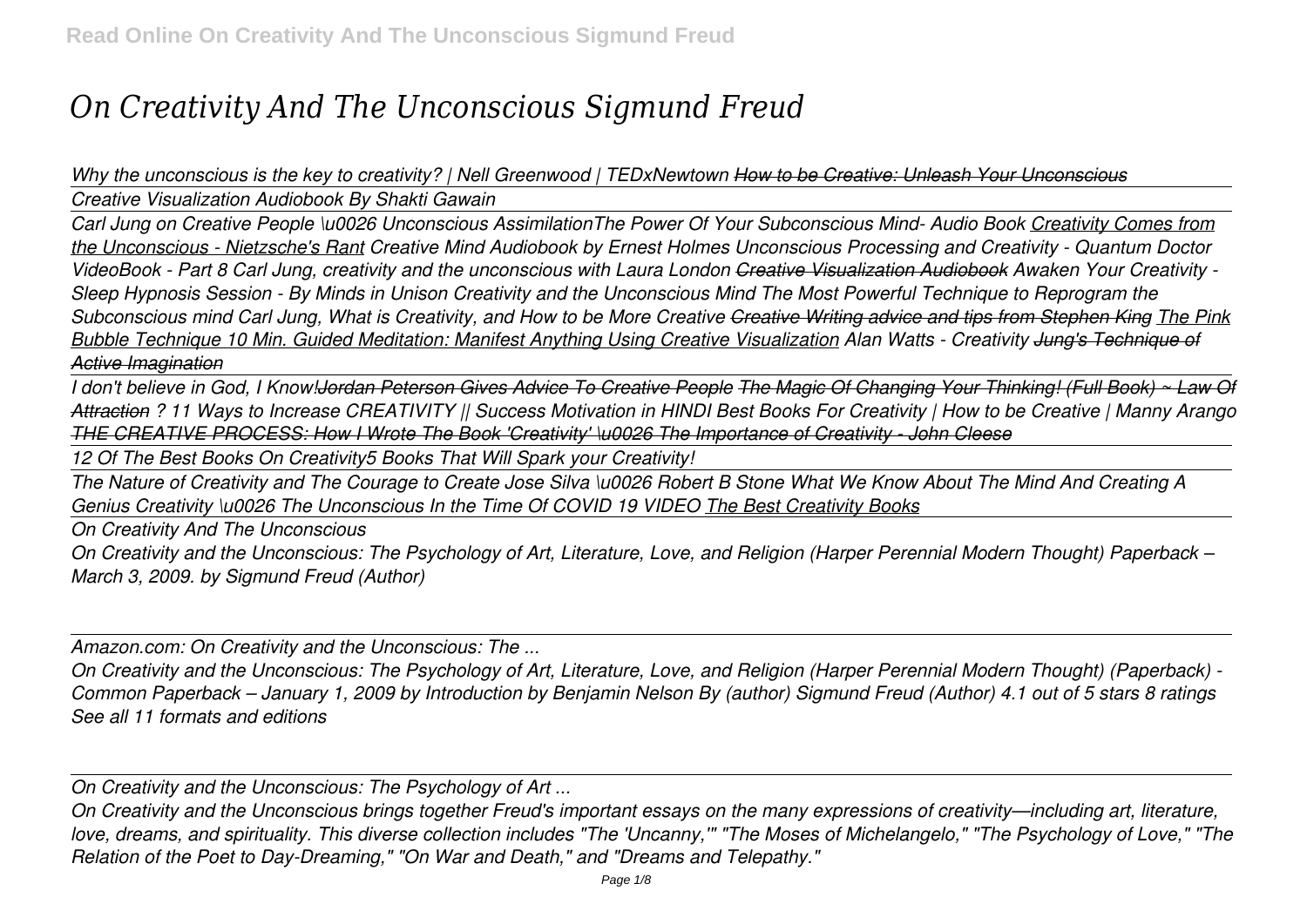*On Creativity and the Unconscious by Sigmund Freud The belief in the unconscious roots of creativity is tenacious and misleading. Because creativity is unconscious, the adherents often also say, it cannot be explained or adequately understood. This...*

*The Mystique of the Unconscious in Creativity | Psychology ...*

*On Creativity and the Unconscious brings together Freud's important essays on the many expressions of creativity—including art, literature, love, dreams, and spirituality.*

*On Creativity and the Unconscious – HarperCollins Neuroscience and psychology of the unconscious In her book " The Creative Brain: The Science of Genius," brain scientist Nancy Andreasen "proposes that, due to enriched connections between certain...*

*Unconscious Creativity, Conscious Creating By demonstrating that unconscious processes can be important for creativity, the current findings may encourage practitioners to use unconscious processes in order to enhance creative thinking. Applying unconscious processes could, for example, entail that people set a goal to find creative solutions for a problem before they are distracted from the problem by doing something different.*

*Frontiers | Creativity—the unconscious foundations of the ...*

*Unconscious thought is unlikely to provide creative advantage over conscious thought when deliberation duration is either short or long. However, when deliberation duration is of a moderate length, the creative output of unconscious thought surpasses that of conscious thought.*

*Is creativity conscious or unconscious? | by Mari Reis ...*

*Once we recognize and accept that fact, we are then able to take advantage of the tremendous opportunity of harnessing our unconscious minds. The two sides of our creativity—the conscious and the subconscious—working in harmony, the one pulsing and pounding ahead, the other slowing and refining, are capable of producing great things.*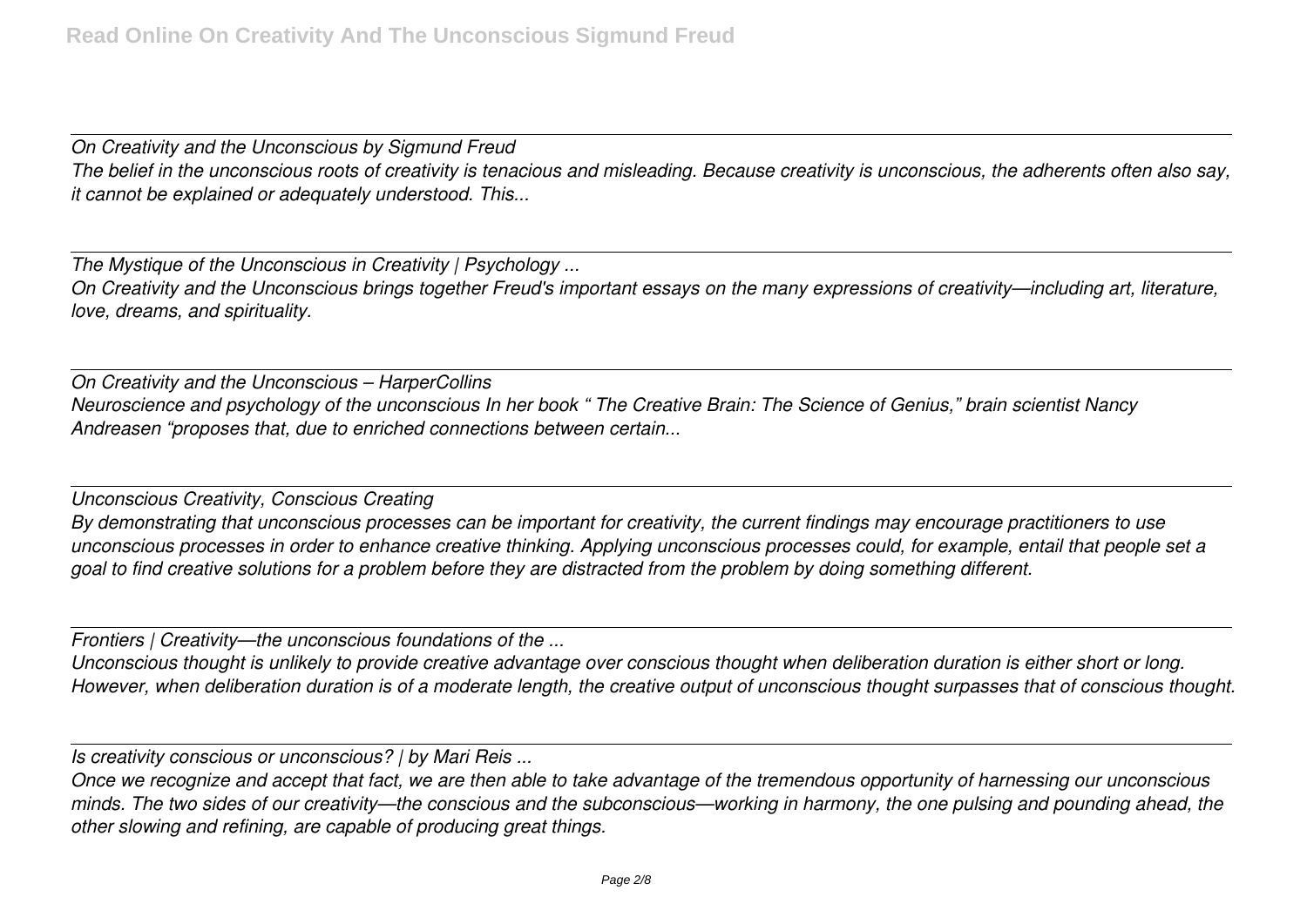*Conscious vs. Subconscious Creativity: Which Is More ... What Is the Unconscious? In Sigmund Freud's psychoanalytic theory of personality, the unconscious mind is defined as a reservoir of feelings, thoughts, urges, and memories that outside of conscious awareness.*

*What Is the Unconscious? - Verywell Mind The unconscious mind. Creativity as the working of the ' unconscious mind ' is in the class of 'magic' theories (such as divine inspiration). It offers no real explanation of the creative process, merely attributing it to a mysterious (and very creative) unconscious mind.*

*Unconscious Mind - an overview | ScienceDirect Topics On Creativity and the Unconscious brings together Freud's important essays on the many expressions of creativity—including art, literature, love, dreams, and spirituality.*

*On Creativity and the Unconscious: The Psychology of Art ...*

*The Creativity of the Unconscious Jung attributed to the unconscious a creative function, in that it presents to consciousness contents necessary for psychological health. It is not, however, superior to consciousness; its messages (in dreams, impulses, etc.) must always be mediated by the ego. The unconscious is useless without the human mind.*

*The Unconscious – Creativity and Compensating the ...*

*The Process of Creativity. By Ana Drobot. ... The unconscious plays a major role in the act of creation. That is, the act of creation is made possible by the libido, the energy of the id, and by a defence mechanism considered to be the most beneficial - sublimation. By turning the sexual desire into a cultural manifestation with the help of the ...*

*Psychoanalysis and Creativity - Sigmund Freud*

*Source of creativity: The Unconscious. The unconscious or subconscious of all of us is full to the brim with a vast potential for creativity. Because, unconscious is also the gateway opening to the field of collective mind. And not unlike the Net, the field of collective human mind is full of with vast information and images.*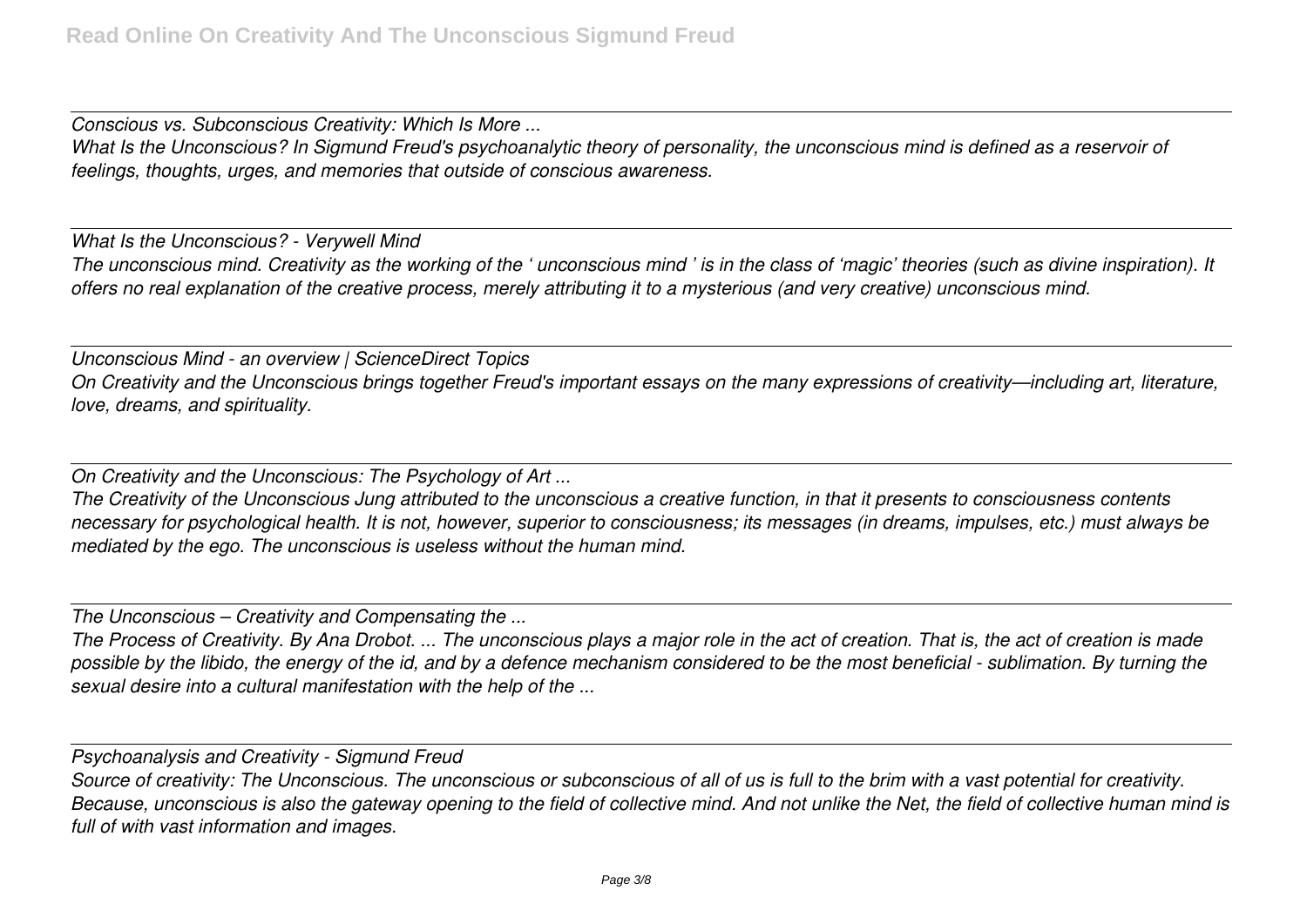*Creativity and the Unconcious - thewisemag.com As Alice Reyner's paper on Stanislavski and Bradley in NTQ 4 illustrated, Stanislavski remained very much a man of his own time, however enduring his approach to acting has proved. Here, Natalie Crohn Schmitt examines one of the concepts most crucial to 'the system' – a concept which is in its essentials, however, derived from nineteenth-century ideas, now being challenged, about the relationship between creativity and the unconscious.*

*Stanislavski, Creativity, and the Unconscious | New ...*

*The belief in the unconscious roots of creativity is tenacious and misleading. Because creativity is unconscious, the adherents often also say, it cannot be explained or adequately understood. This idea has a long and almost hallowed history. It goes back to the philosopher Plato, who laid the groundwork in the following remarks to the poet Ion:*

*The Mystique of the Unconscious in Creativity | Soren Dreier Finally, the unconscious of nature is the non-located location for the entwinement of violence and creativity. At a recent Congress at my university the theme was "Suffering and Evil in Nature." One would expect that the participants would easily slide into the 'obvious' distinction between suffering throughout nature and evil as confined to the human process.*

*Why the unconscious is the key to creativity? | Nell Greenwood | TEDxNewtown How to be Creative: Unleash Your Unconscious Creative Visualization Audiobook By Shakti Gawain*

*Carl Jung on Creative People \u0026 Unconscious AssimilationThe Power Of Your Subconscious Mind- Audio Book Creativity Comes from the Unconscious - Nietzsche's Rant Creative Mind Audiobook by Ernest Holmes Unconscious Processing and Creativity - Quantum Doctor VideoBook - Part 8 Carl Jung, creativity and the unconscious with Laura London Creative Visualization Audiobook Awaken Your Creativity - Sleep Hypnosis Session - By Minds in Unison Creativity and the Unconscious Mind The Most Powerful Technique to Reprogram the Subconscious mind Carl Jung, What is Creativity, and How to be More Creative Creative Writing advice and tips from Stephen King The Pink Bubble Technique 10 Min. Guided Meditation: Manifest Anything Using Creative Visualization Alan Watts - Creativity Jung's Technique of Active Imagination*

*I don't believe in God, I Know!<del>Jordan Peterson Gives Advice To Creative People The Magic Of Changing Your Thinking! (Full Book) ~ Law Of*</del> *Attraction ? 11 Ways to Increase CREATIVITY || Success Motivation in HINDI Best Books For Creativity | How to be Creative | Manny Arango THE CREATIVE PROCESS: How I Wrote The Book 'Creativity' \u0026 The Importance of Creativity - John Cleese*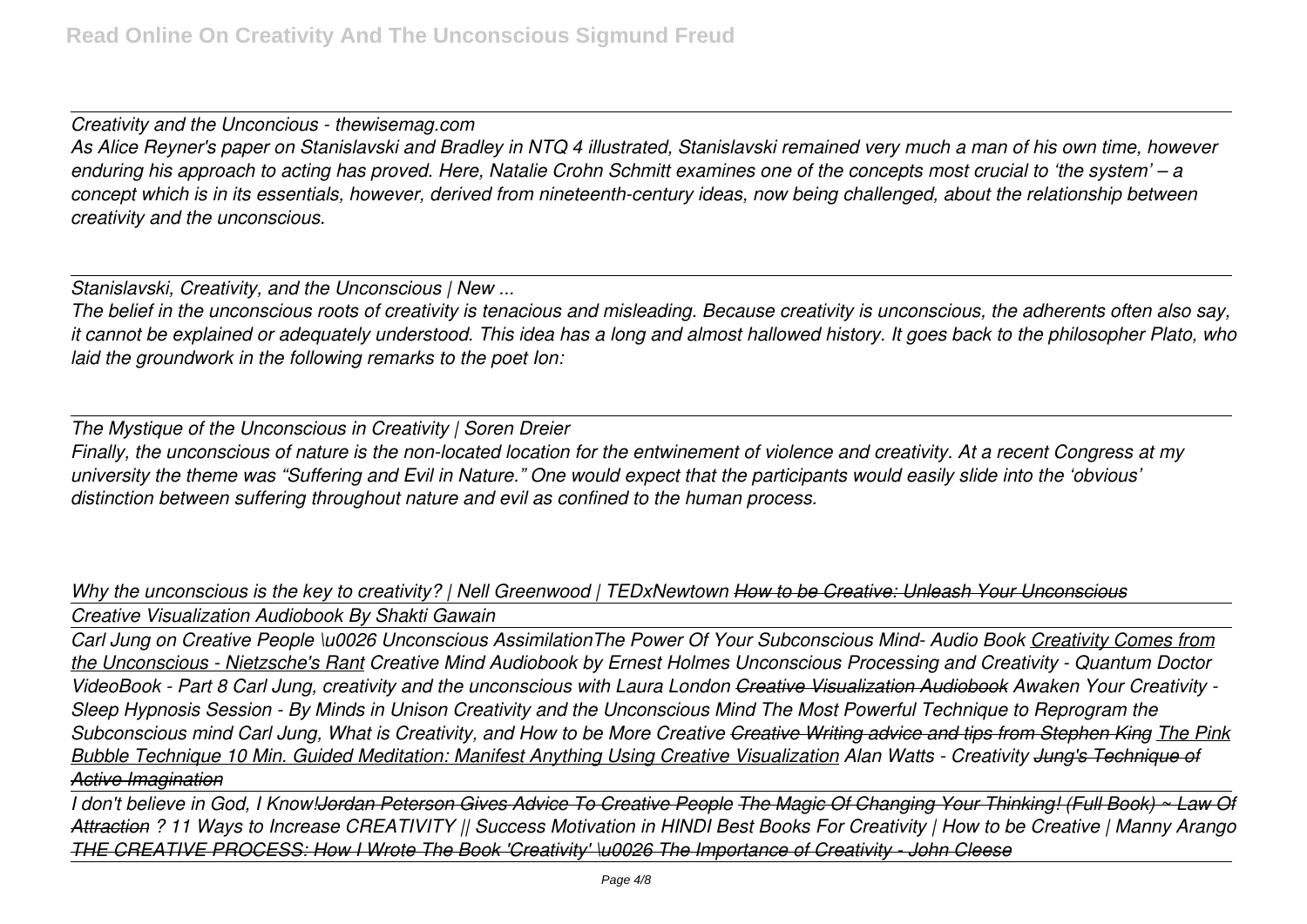## *12 Of The Best Books On Creativity5 Books That Will Spark your Creativity!*

*The Nature of Creativity and The Courage to Create Jose Silva \u0026 Robert B Stone What We Know About The Mind And Creating A Genius Creativity \u0026 The Unconscious In the Time Of COVID 19 VIDEO The Best Creativity Books*

*On Creativity And The Unconscious On Creativity and the Unconscious: The Psychology of Art, Literature, Love, and Religion (Harper Perennial Modern Thought) Paperback – March 3, 2009. by Sigmund Freud (Author)*

*Amazon.com: On Creativity and the Unconscious: The ...*

*On Creativity and the Unconscious: The Psychology of Art, Literature, Love, and Religion (Harper Perennial Modern Thought) (Paperback) - Common Paperback – January 1, 2009 by Introduction by Benjamin Nelson By (author) Sigmund Freud (Author) 4.1 out of 5 stars 8 ratings See all 11 formats and editions*

*On Creativity and the Unconscious: The Psychology of Art ...*

*On Creativity and the Unconscious brings together Freud's important essays on the many expressions of creativity—including art, literature, love, dreams, and spirituality. This diverse collection includes "The 'Uncanny,'" "The Moses of Michelangelo," "The Psychology of Love," "The Relation of the Poet to Day-Dreaming," "On War and Death," and "Dreams and Telepathy."*

*On Creativity and the Unconscious by Sigmund Freud The belief in the unconscious roots of creativity is tenacious and misleading. Because creativity is unconscious, the adherents often also say, it cannot be explained or adequately understood. This...*

*The Mystique of the Unconscious in Creativity | Psychology ...*

*On Creativity and the Unconscious brings together Freud's important essays on the many expressions of creativity—including art, literature, love, dreams, and spirituality.*

*On Creativity and the Unconscious – HarperCollins Neuroscience and psychology of the unconscious In her book " The Creative Brain: The Science of Genius," brain scientist Nancy Andreasen "proposes that, due to enriched connections between certain...*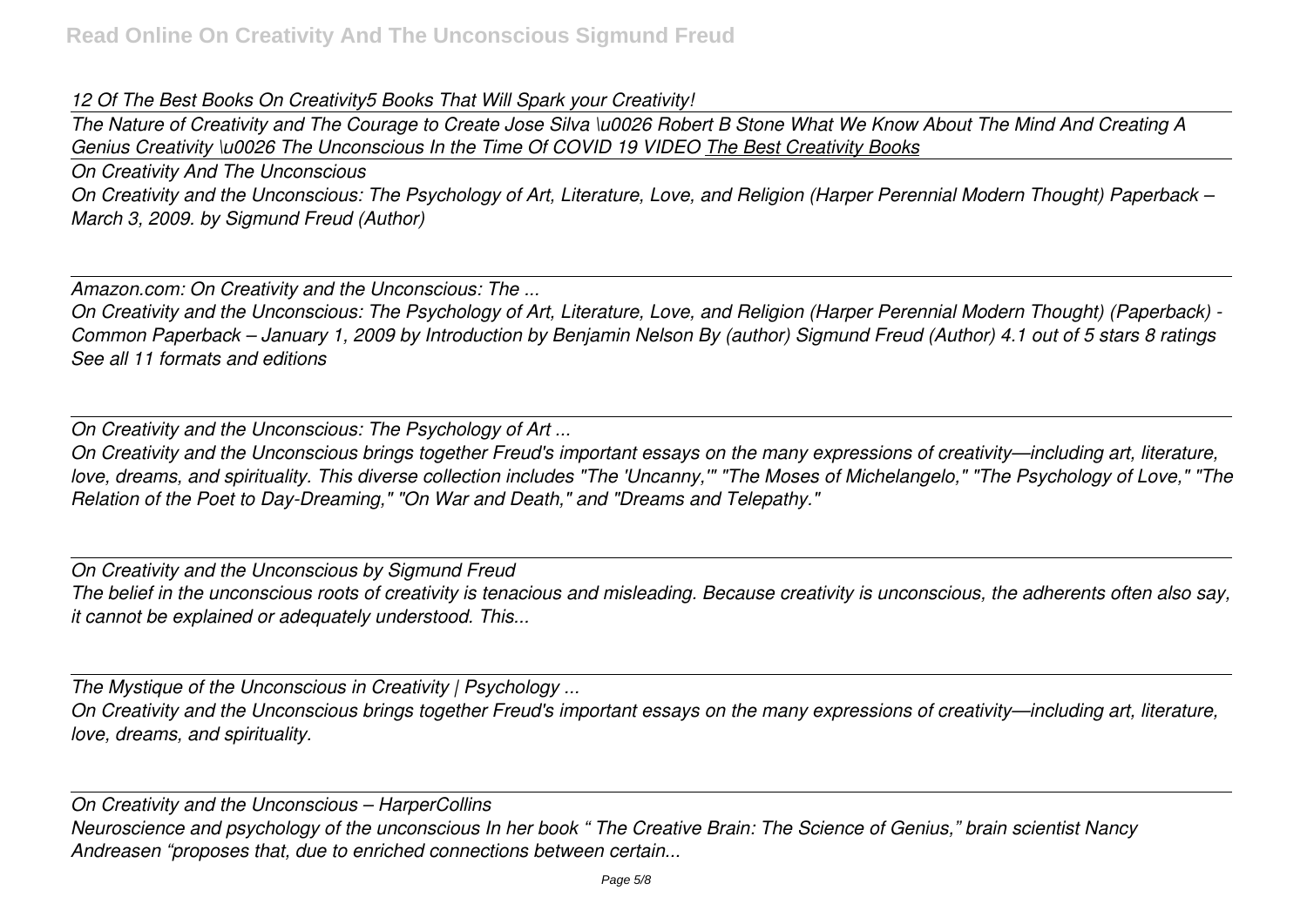*Unconscious Creativity, Conscious Creating*

*By demonstrating that unconscious processes can be important for creativity, the current findings may encourage practitioners to use unconscious processes in order to enhance creative thinking. Applying unconscious processes could, for example, entail that people set a goal to find creative solutions for a problem before they are distracted from the problem by doing something different.*

*Frontiers | Creativity—the unconscious foundations of the ...*

*Unconscious thought is unlikely to provide creative advantage over conscious thought when deliberation duration is either short or long. However, when deliberation duration is of a moderate length, the creative output of unconscious thought surpasses that of conscious thought.*

*Is creativity conscious or unconscious? | by Mari Reis ...*

*Once we recognize and accept that fact, we are then able to take advantage of the tremendous opportunity of harnessing our unconscious minds. The two sides of our creativity—the conscious and the subconscious—working in harmony, the one pulsing and pounding ahead, the other slowing and refining, are capable of producing great things.*

*Conscious vs. Subconscious Creativity: Which Is More ...*

*What Is the Unconscious? In Sigmund Freud's psychoanalytic theory of personality, the unconscious mind is defined as a reservoir of feelings, thoughts, urges, and memories that outside of conscious awareness.*

*What Is the Unconscious? - Verywell Mind*

*The unconscious mind. Creativity as the working of the ' unconscious mind ' is in the class of 'magic' theories (such as divine inspiration). It offers no real explanation of the creative process, merely attributing it to a mysterious (and very creative) unconscious mind.*

*Unconscious Mind - an overview | ScienceDirect Topics On Creativity and the Unconscious brings together Freud's important essays on the many expressions of creativity—including art, literature, love, dreams, and spirituality.*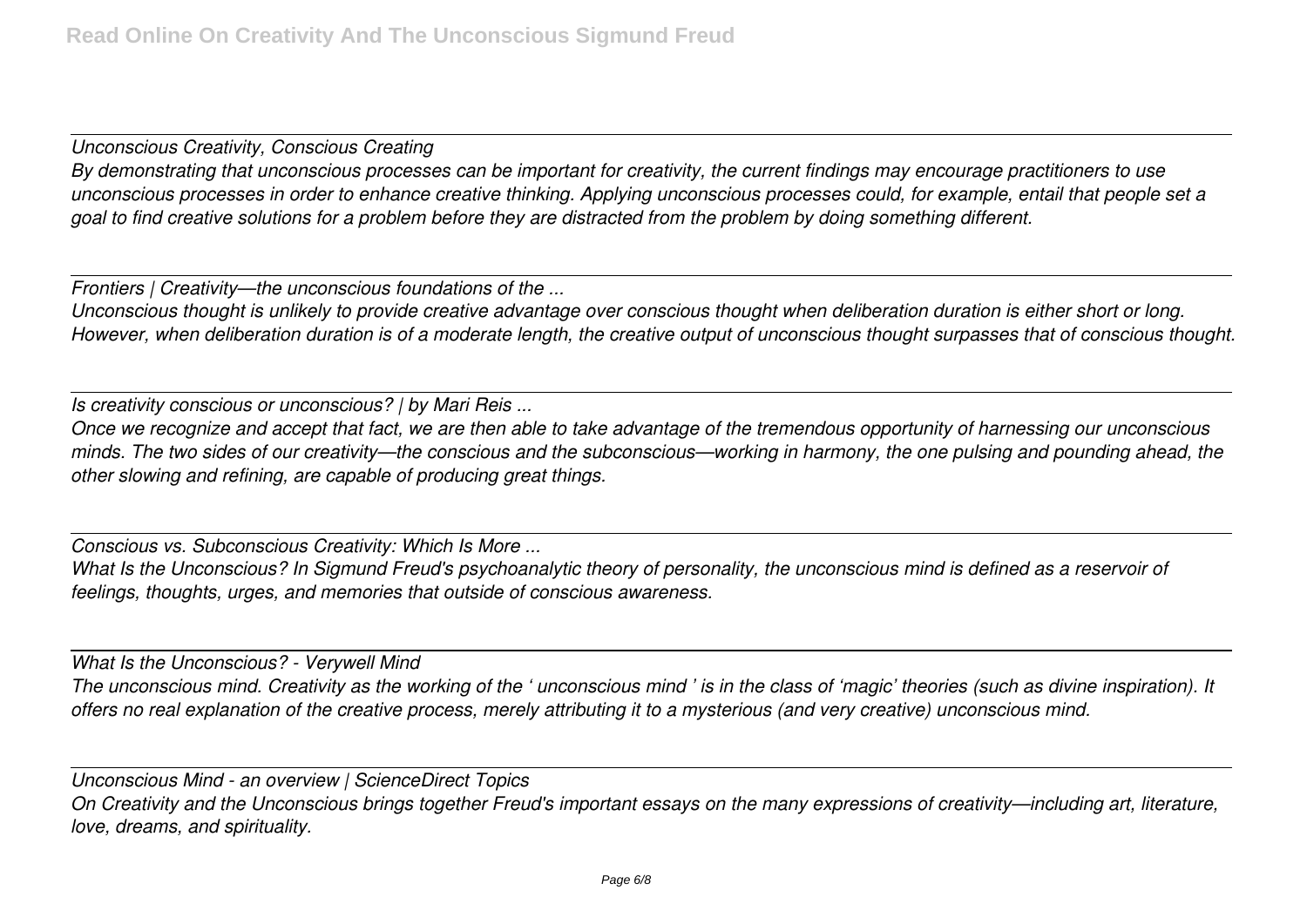*On Creativity and the Unconscious: The Psychology of Art ...*

*The Creativity of the Unconscious Jung attributed to the unconscious a creative function, in that it presents to consciousness contents necessary for psychological health. It is not, however, superior to consciousness; its messages (in dreams, impulses, etc.) must always be mediated by the ego. The unconscious is useless without the human mind.*

*The Unconscious – Creativity and Compensating the ...*

*The Process of Creativity. By Ana Drobot. ... The unconscious plays a major role in the act of creation. That is, the act of creation is made possible by the libido, the energy of the id, and by a defence mechanism considered to be the most beneficial - sublimation. By turning the sexual desire into a cultural manifestation with the help of the ...*

*Psychoanalysis and Creativity - Sigmund Freud Source of creativity: The Unconscious. The unconscious or subconscious of all of us is full to the brim with a vast potential for creativity. Because, unconscious is also the gateway opening to the field of collective mind. And not unlike the Net, the field of collective human mind is full of with vast information and images.*

*Creativity and the Unconcious - thewisemag.com As Alice Reyner's paper on Stanislavski and Bradley in NTQ 4 illustrated, Stanislavski remained very much a man of his own time, however enduring his approach to acting has proved. Here, Natalie Crohn Schmitt examines one of the concepts most crucial to 'the system' – a concept which is in its essentials, however, derived from nineteenth-century ideas, now being challenged, about the relationship between creativity and the unconscious.*

*Stanislavski, Creativity, and the Unconscious | New ...*

*The belief in the unconscious roots of creativity is tenacious and misleading. Because creativity is unconscious, the adherents often also say, it cannot be explained or adequately understood. This idea has a long and almost hallowed history. It goes back to the philosopher Plato, who laid the groundwork in the following remarks to the poet Ion:*